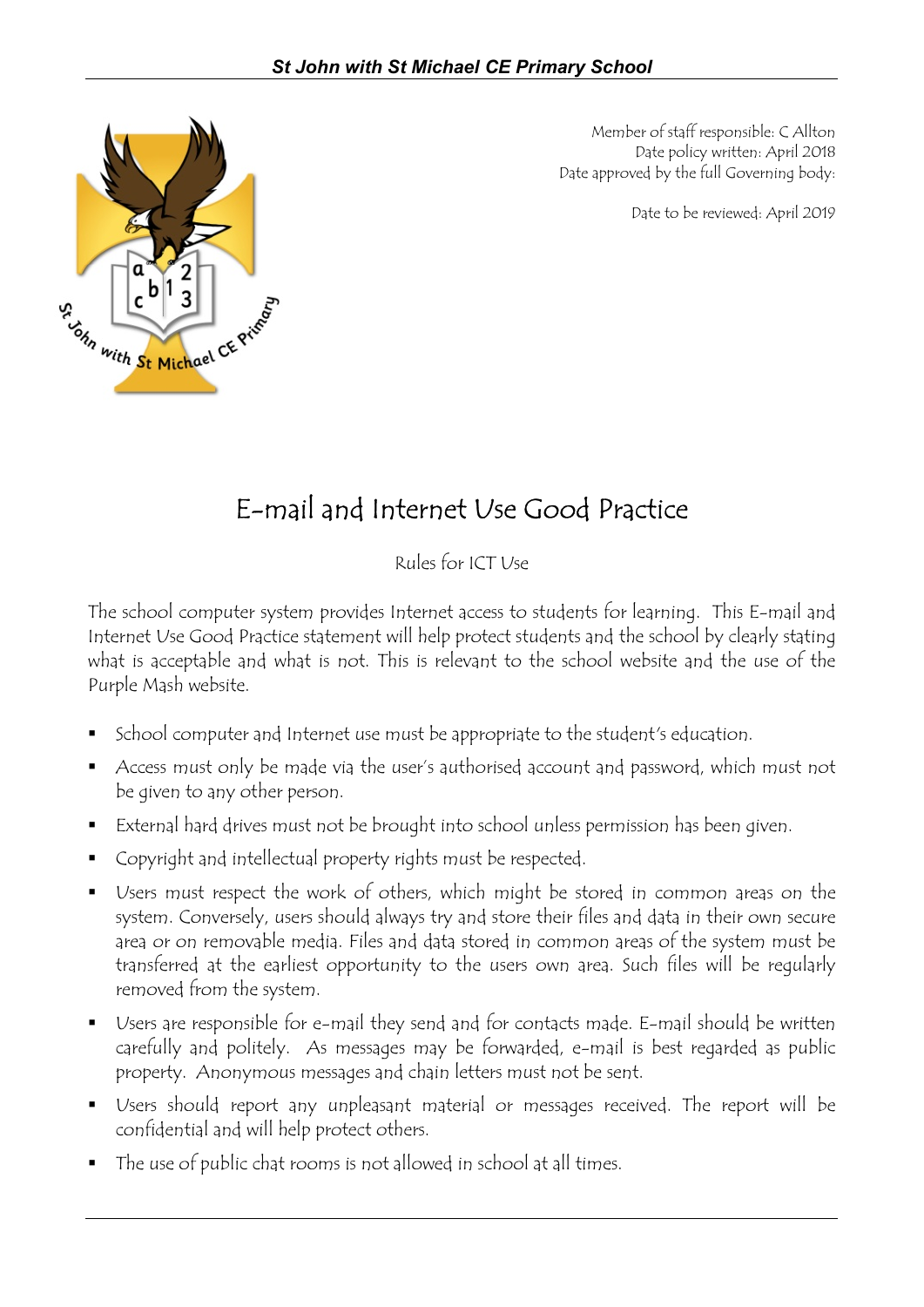- The school ICT systems may not be used for private business purposes, unless the Headteacher has given permission for that use. Use for personal financial gain, gambling, political purposes or advertising is forbidden.
- The security of ICT systems must not be compromised, whether owned by the school or by other organisations or individuals.
- Irresponsible use may result in the loss of Internet access.
- The use of phones in school is not permitted in school by the pupils unless stated by the staff. Telephones will be confiscated if children bring them into the school premises.

The school may exercise its right by electronic means to monitor the use of the school's computer systems, including the monitoring of websites, the interception of emails and the deletion of inappropriate materials in circumstances where it believes unauthorised use of the school's computer system is or may be taking place, or the system is or may be being used for criminal purposes or for storing text or imagery which is unauthorised or unlawful.